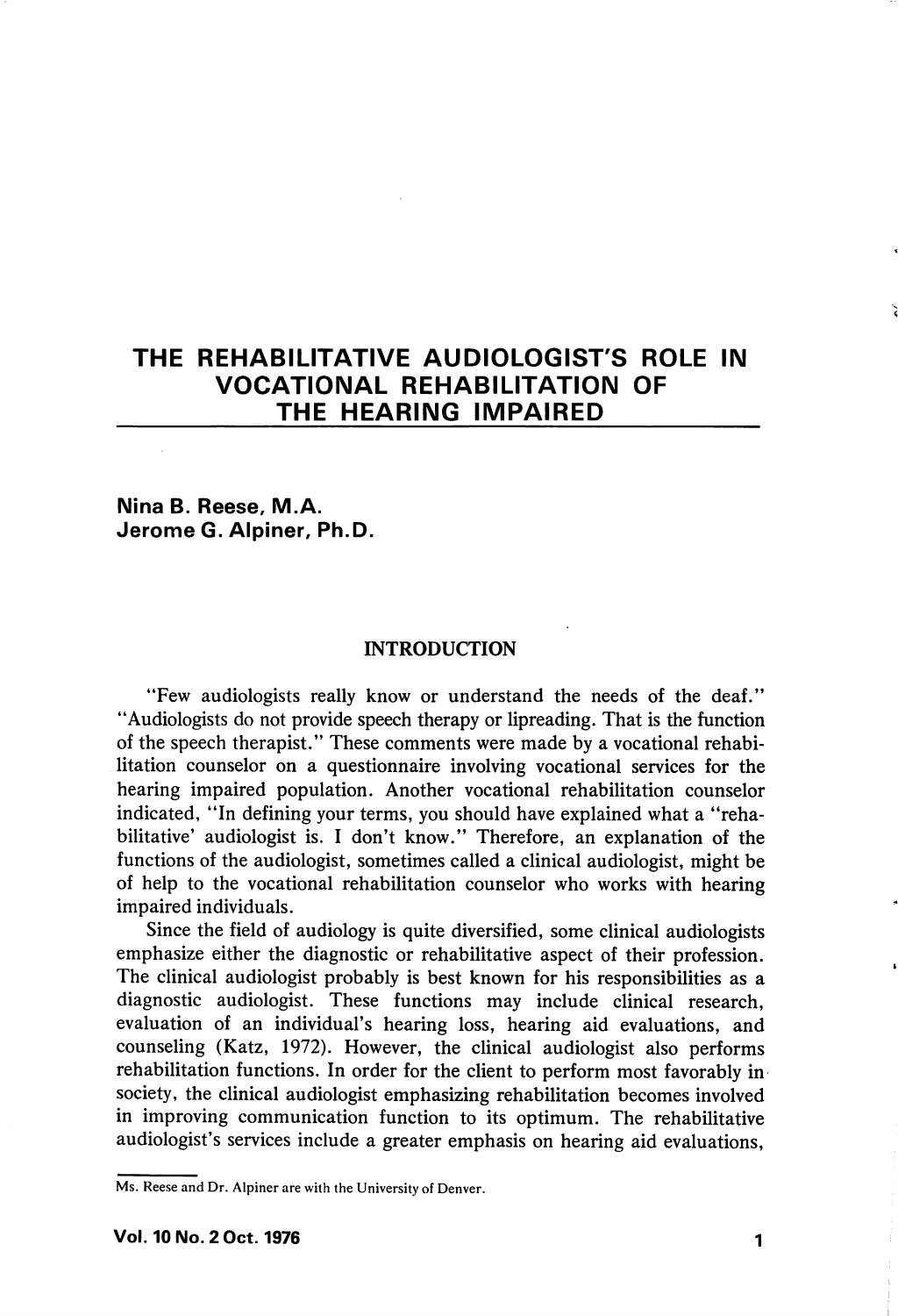auditory training, speech and language therapy, lipreading instruction, and counseling (Alpiner, 1971). In both diagnostic and rehabilitative audiology, inservice meetings, referrals and staffings with other professionals such as physicians, psychologists, social workers, speech pathologists and vocational rehabilitation counselors are important duties of the clinical audiologist.

The rehabilitative audiologist performs a number of functions which are useful to the hearing impaired person in need of employment who is considered sufficiently "handicapped" to require the services of the vocational rehabilita tion counselor. The basic goal of rehabilitative audiology is to help the individual reach and maintain his maximal communication ability and, in this way, assist him to better fulfill his roles in society. Since this goal is very specific and individualized, the client's unique needs and background must be taken into consideration. Background information such as chronological age, intelligence, age at onset of hearing loss, severity of hearing impairment, type of loss, duration of hearing loss, status of speech and language, maturity, social and emotional stability, and many other factors must be considered in order to plan a meaningful rehabilitative program.

In order to achieve better communication, therapy for the hearing impaired person may include lipreading instruction, auditory training, speech and language therapy, manual communication training, and counseling. Lipreading instruction involves developing in the client a set to attend, heightened ability to observe facial expression and gestures of the speaker, and becoming more sensitive to topics of conversation and environmental cues which would clarify meaning. Within this framework, the sounds that are visible on the mouth may be recognized to a greater degree. Any available auditory cues used in conjunction with lipreading may add significantly to better communication.

Auditory training is often an important component of therapy necessary in making the limited auditory cues available to the client as meaningful as possible. Impairment of the auditory channel may produce reduced and/or distorted reception of auditory stimuli. Thus, the hearing impaired individual must learn to use what he does perceive to his best advantage. Auditory training may involve tasks which range from simple discrimination of certain sounds in the person with a slight hearing loss to signal warning for safety purposes in a profoundly deaf person. Auditory training may also be useful in helping the client learn the advantages and disadvantages of a hearing aid and in adjusting to amplification.

Speech therapy is another area of rehabilitative audiology involved with auditory and visual cues available to the client as well as tactile cues. A normal-hearing individual monitors his speech for such elements as loudness, distortions, language pattern, inflection, and intonation. Usually, as effective hearing ability decreases, the incident of defective speech increases. For clients with a progressive loss, speech therapy may prepare the person for such time as he will be unable to adequately hear and discriminate given sounds.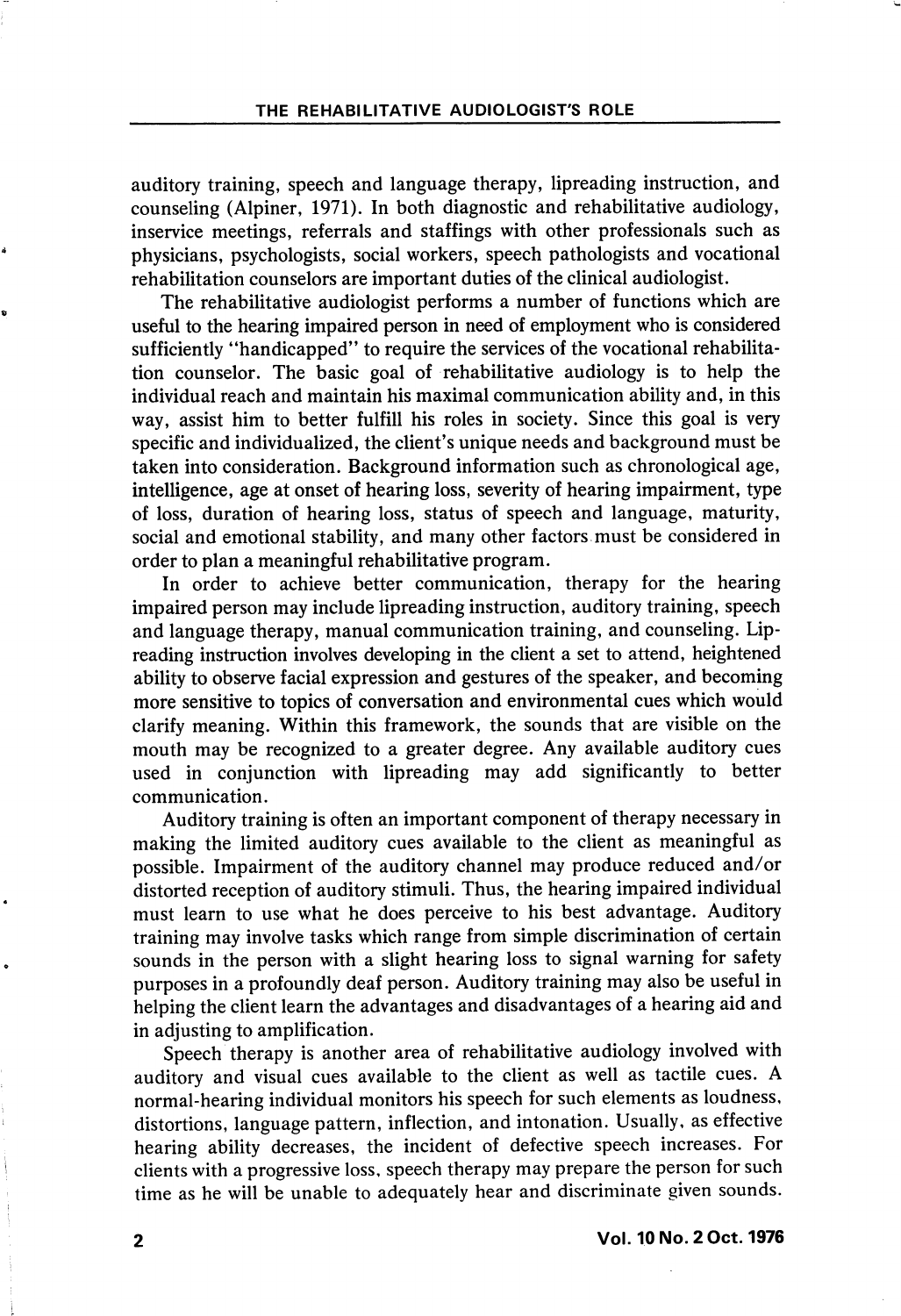The spectrum of speech problems resulting from hearing loss may extend from very slight to very severe in those persons who have never heard normal speech. In cases where the hearing loss is severe enough to preclude normal language development, acquisition of appropriate language may be a life-long endeavor. As the phonetic, syntactic, and semantic rules of language are better understood and used with other cues, the better communication ability will become. Specific language used in particular job situations may be added to extend the effectiveness of the therapy. For a better grasp of language or for basic communication purposes, manual communication may be incorporated into the language goals.

Counseling is also an integral part of the therapy process. With each individual case, there may be specific problems which require counseling. For example, new users of amplification need to know what advantages and dis advantages may be encountered with amplification. Many clients do not wish to wear their much needed hearing aid for cosmetic reasons. Often, the hearing impaired person does not foresee the need for continued therapy after formal schooling is concluded although it is extremely easy for former poor habits to reappear and for speech to become less intelligible.

Thus, through an effective rehabilitative program, the client will learn to manipulate the communication situation to derive the optimal amount of information from the cues around him, accept his limitations, and communicate as effectively as possible. Rehabilitative audiology is not advocated as a means for the hearing impaired population to obtain a level of communication comparable to the "normal" individual but to offer all possible means for improvement. Adjustment of the hearing impaired person to his hearing loss and the positive utilization of all means to achieve and maintain satisfactory communication function are indicators of achievement in the rehabilitative program.

### PURPOSE

The purpose of this paper is to assess the working relationship between the rehabilitative audiologist and the vocational rehabilitation counselor.

#### PROCEDURE

Questionnaires were sent to divisions of vocational rehabilitation in each state and the District of Columbia. Each questionnaire included instructions and defined a hearing impaired person as an individual with a hearing loss who is seeking employment assistance through a vocational rehabilitation agency. It was emphasized that hearing impaired persons are individuals with unique characteristics and varying degrees of hearing loss. The vocational rehabilitation counselor was assured his responses would be held in the strictest confidence. Each counselor was asked to complete the following questions:

Vol. 10 No. 2 Oct. 1976 3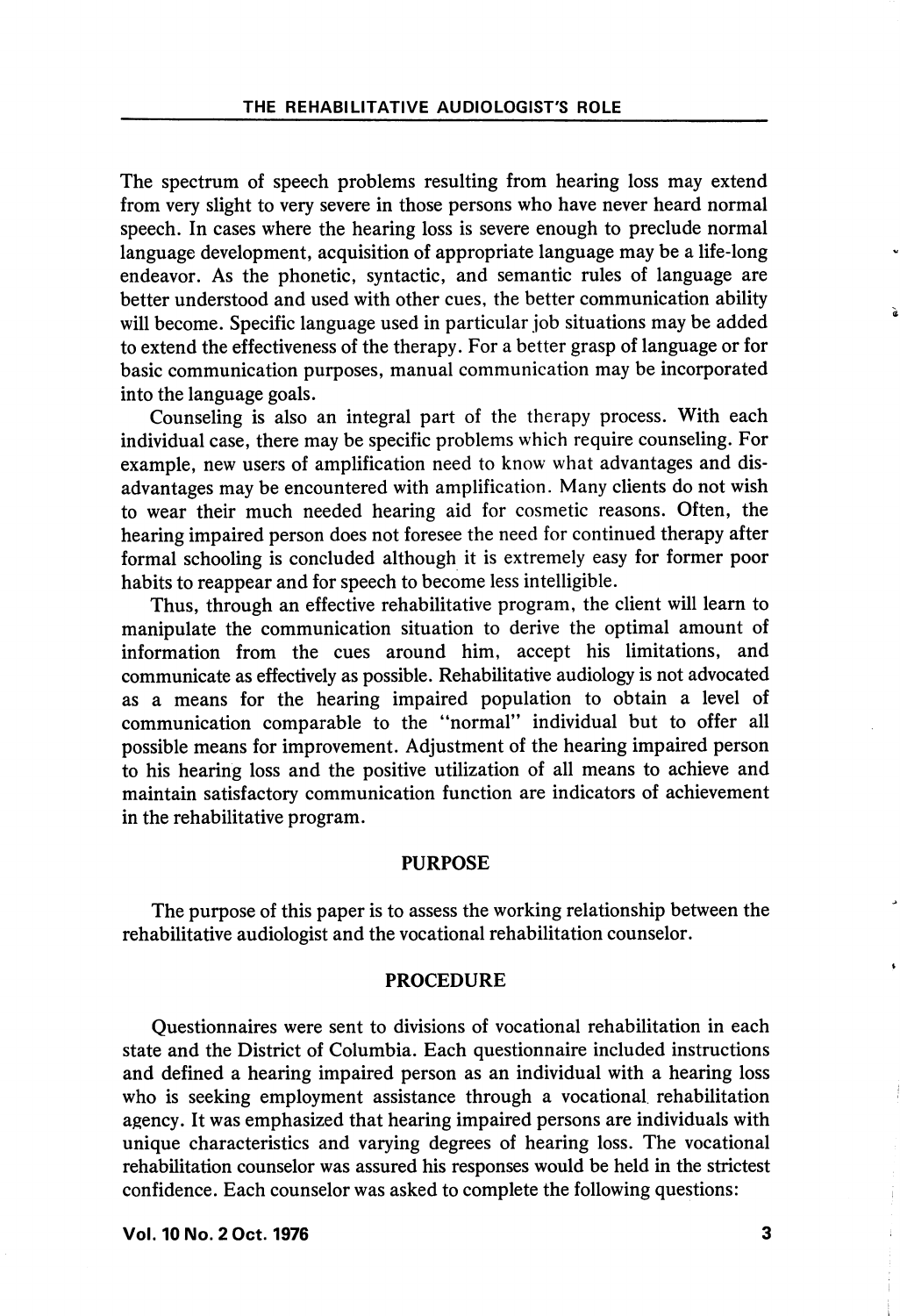- 1. What percentage of your total caseload per year is hearing impaired?
- 2. Of this group of hearing impaired clients, what percentage of your cases communicate either predominantly by manual communication or by oral communication?
- 3. What percentage of your predominantly manual hearing impaired caseload are you able to place in jobs per year? What percentage of your predominantly oral hearing impaired caseload are you able to place in jobs per year?
- 4. What percentage of clients do you refer to the rehabilitative audiologist for improvement of the following communication skills?
	- a. manual communication training
	- b. lipreading
	- c. speech therapy
	- d. other

Thirty of the fifty-one questionnaires were returned. The opinions presented are not meant to represent all vocational rehabilitation divisions but rather to give an idea of possible trends in the relationship between the rehabilitative audiologist and the vocational rehabilitation counselor.

## RESULTS

The vocational rehabilitation counselors who responded to the questionnaire indicate widely differing percentages of hearing impaired clients in their total yearly caseloads. Table 1 summarizes these results and shows what percentage of the hearing impaired caseload is predominantly oral and what percentage is predominantly manual. Percentages for the placement of these groups are also given. It may be observed that the caseloads appear to range considerably regarding the communication mode of the clients seen.

The percentage of referral to the rehabilitative audiologist for specific communication therapy is presented in Table 2. Of the thirty vocational rehabilitation counselors, five use the services of the rehabilitative audiologist for manual communication training, twelve for lipreading instruction, sixteen for speech therapy, and four for other services. It is interesting to note that the six counselors who have 99 to 100% hearing impaired caseloads do not show any greater percentage of referrals to the rehabilitative audiologist than those with a lower percentage of hearing impaired in their total caseload. Referral percentages are low for all respondents with the highest being 50%. The average percentage of referral is about 10%. However, most vocational rehabilitation counselors make no referrals for most or all of the services listed on the questionnaire.

A number of vocational rehabilitation counselors state that they do not know what a rehabilitative audiologist is. Various other comments reveal that the services of the rehabilitative audiologist are not understood and are not being used to the best advantage by the vocational rehabilitation counselor.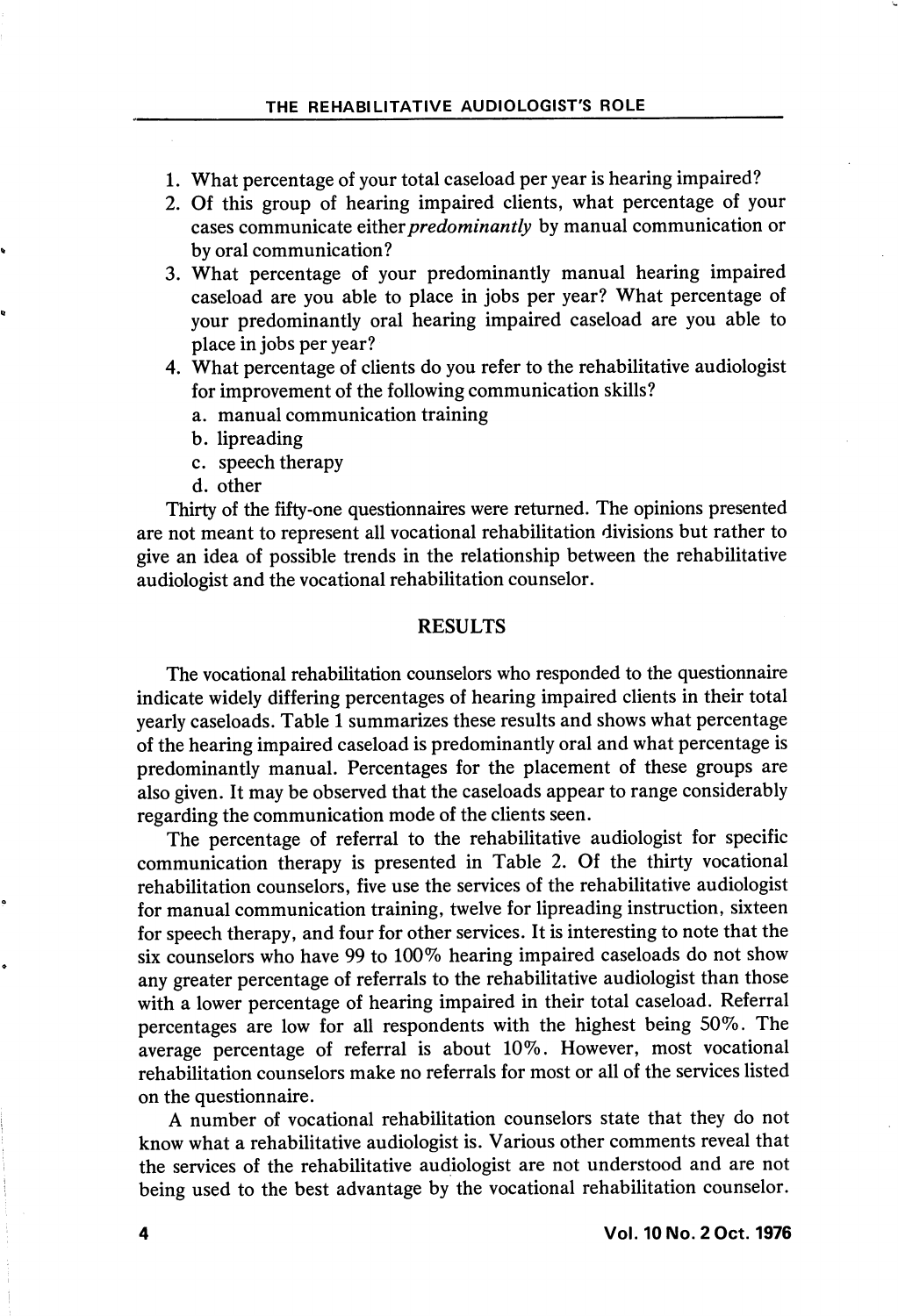| Responses        | Hearing Impaired<br>to Total Caseload<br>Year Compared<br>Caseload Per | Cases Communicating<br>Primarily by Manual<br>Communication | Cases Communicating<br>Primarily by Oral<br>Communication | <b>Vocational Placement</b><br>Per Year of Primarily<br>Manual Hearing<br>Impaired | <b>Vocational Placement</b><br>Per Year of Primarily<br>Oral Hearing<br>Impaired |
|------------------|------------------------------------------------------------------------|-------------------------------------------------------------|-----------------------------------------------------------|------------------------------------------------------------------------------------|----------------------------------------------------------------------------------|
|                  | school students;<br>40% public<br>20% others                           | 40.0%                                                       | 60.0%                                                     | 50.0%                                                                              | 50.0%                                                                            |
|                  | 40.0%                                                                  | 70.0%                                                       | 30.0%                                                     | 50.0%                                                                              | 70.0%                                                                            |
| က                | 5.0%                                                                   | 5.0%                                                        | 95.0%                                                     | 25.0%                                                                              | 30.0%                                                                            |
| $\dot{p}$        | 7.0%                                                                   | 50.0%                                                       | 50.0%                                                     | 60.0%                                                                              | 20.0%                                                                            |
|                  | 80.0%                                                                  | 50.0%*                                                      | 50.0%*                                                    | 50.0%*                                                                             | 50.0%                                                                            |
| ۱۰ ه ن           | 2.0%                                                                   | 100.0%                                                      | 0.0%                                                      | 25.0%                                                                              | 50.0%                                                                            |
|                  | 5 to 7%                                                                | 2.5%                                                        | 4.0%                                                      | 33.0%                                                                              | 45.0%                                                                            |
| $\infty$         | 100.0%                                                                 | 75.0%                                                       | 25.0%                                                     | 11.0%                                                                              | 3.0%                                                                             |
| တ                | 4.0%                                                                   | 25.0%                                                       | 75.0%                                                     | 18 to 20%                                                                          | 15.0%                                                                            |
| ġ                | no response                                                            | no response                                                 | no response                                               | no response                                                                        | no response                                                                      |
| É                | 8.0%                                                                   | no data                                                     | no data                                                   | no data                                                                            | no data                                                                          |
| $\overline{q}$   | 2.2%                                                                   | no data                                                     | no data                                                   | no data                                                                            | no data                                                                          |
| $\vec{a}$        | 4.5%                                                                   | 90.0%                                                       | 10.0%                                                     | no response                                                                        | no response                                                                      |
| $\overline{4}$   | 4.5%                                                                   | 66.0%                                                       | 34.0%                                                     | 17.0%                                                                              | 13.0%                                                                            |
| ē                | 20.0%                                                                  | 60.0%                                                       | 40.0%                                                     | 60.0%                                                                              | 80.0%                                                                            |
| $\overline{6}$   | 31.0%                                                                  | 66.0%                                                       | 34.0%                                                     | 25.0%                                                                              | 50.0%<br>95.0%                                                                   |
| E.               | no response                                                            | 25.0%                                                       | 75.0%                                                     | 90.0%                                                                              |                                                                                  |
| ഇ്               | 100.0%                                                                 | 95.0%                                                       | 5.0%                                                      | 25.0%                                                                              | 10.0%                                                                            |
| ഉ                | 6.2%                                                                   | 1.5%                                                        | 4.7%                                                      | 1.5%                                                                               | 4.7%                                                                             |
| ຊ.               | 40.0%                                                                  | no response                                                 | no response                                               | no response                                                                        | no response                                                                      |
| $\overline{z}$ . | 2.0%                                                                   | 70.0%                                                       | 30.0%                                                     | 80.0%                                                                              | 50.0%                                                                            |
| 22.              | 5 to 7%                                                                | 30.0%                                                       | 70.0%                                                     | no response                                                                        | no response                                                                      |
| $\tilde{c}$      | 3 to 9%                                                                | no data                                                     | no data                                                   | no data                                                                            | no data                                                                          |
| 24               | 50.0%                                                                  | 60.0%                                                       | 40.0%                                                     | 90.0%                                                                              | 90.0%                                                                            |
| ξ.               | 1.0%                                                                   | 50.0%                                                       | 75.0%                                                     | 30.0%                                                                              | 30.0%                                                                            |
| 26.              | 100.0%                                                                 | 30.0%                                                       | 70.0%                                                     | no data                                                                            | no data                                                                          |
| 27.              | 99.0%                                                                  | 90.0%                                                       | 10.0%                                                     | 50.0%                                                                              |                                                                                  |
| 28.              | 100.0%                                                                 | 70.0%                                                       | 30.0%                                                     | 75.0%                                                                              | 75.0%                                                                            |
| 29.              | 2.3%                                                                   | 40.0%                                                       | 60.0%                                                     | 20.0%                                                                              | 33.0%                                                                            |
| ജ്               | $00.0\%$                                                               | 60.0%                                                       | 40.0%                                                     | 50.0%                                                                              | 70.0%                                                                            |

TABLE 1: CASELOAD AND PLACEMENT DATA TABLE 1: CASELOAD AND PLACEMENT DATA

#### /ol. 10 No. 2 Oct. 1976

THE REHABILITATIVE AUDIOLOGIST'S RO

\*The respondent indicated that only total communication is used.

٠

 $\ddot{\bullet}$ 

\*The respondent indicated that only total communication is used.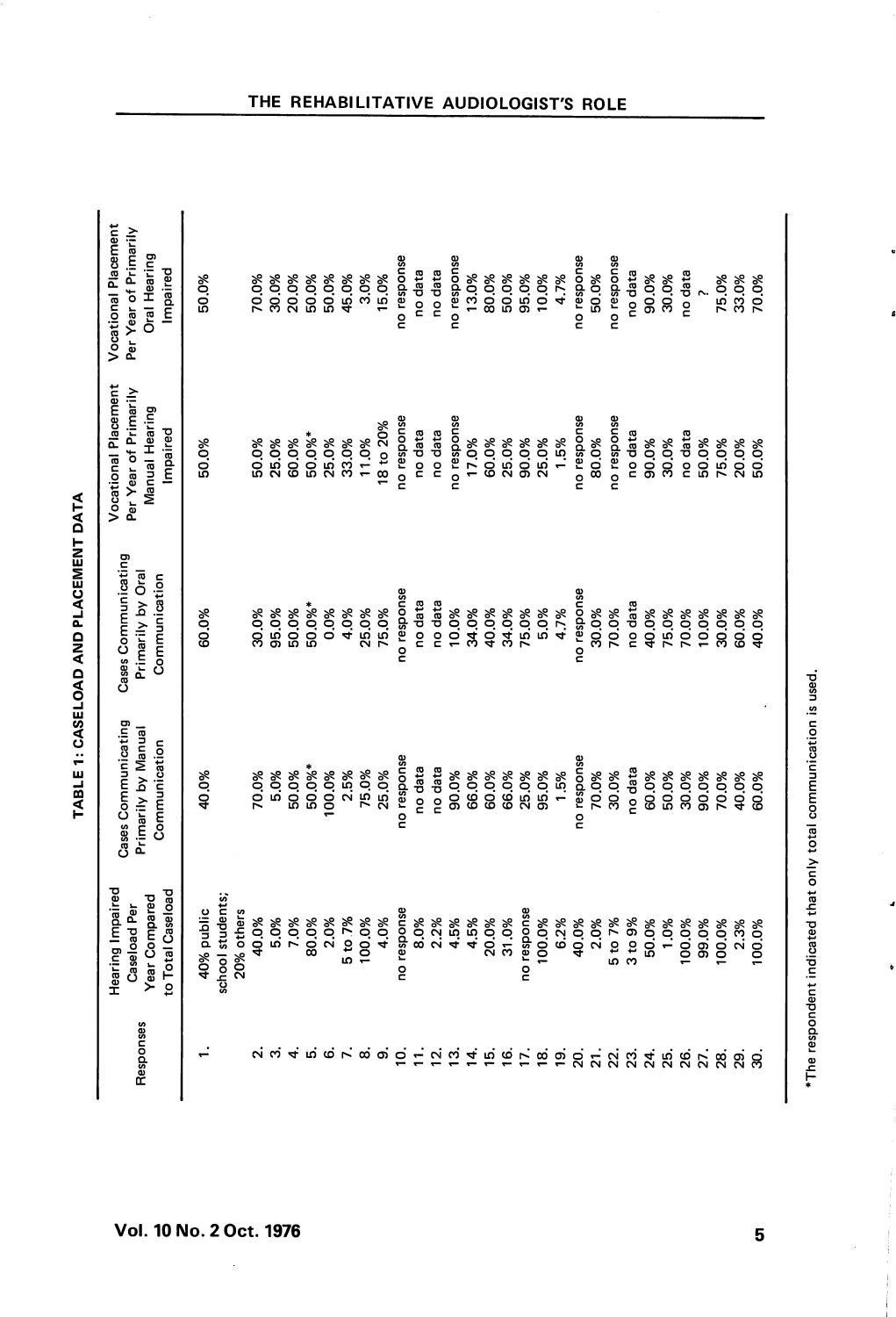| Responses | Manual<br>Training | Lipreading<br>Instruction | Speech<br>Therapy | Other                                           |
|-----------|--------------------|---------------------------|-------------------|-------------------------------------------------|
| 1.        | none               | none                      | 15%               | none                                            |
| 2.        | 5%                 | none                      | none              | none                                            |
| 3.        | none               | 5%                        | 30%               | none                                            |
| 4.        | none               | 2%                        | 3%                | none                                            |
| 5.        | none               | none                      | none              | none                                            |
| 6.        | none               | none                      | 1%                | none                                            |
| 7.        | none               | none                      | 5%                | Pending Aural                                   |
|           |                    |                           |                   | Rehabilitation                                  |
|           |                    |                           |                   | Program                                         |
| ₩<br>8.   | none               | none                      | 4%                | none                                            |
| 9.        | none               | none                      | none              | none                                            |
| 10.       | none               | none                      | none              | none                                            |
| 11.       | no data            | no data                   | no data           | no data                                         |
| 12.       | no data            | no data                   | no data           | no data                                         |
| 13.       | none               | none                      | none              | none                                            |
| 14.       | none               | 4%                        | .10%              | none                                            |
| 15.       | none               | none                      | none              | none                                            |
| 16.       | 20%                | 5%                        | 10%               | Counseling, 5%                                  |
| 17.       | none               | 3%                        | 50%               | none                                            |
| *18.      | none               | none                      | none              | none                                            |
| 19.       | none               | none                      | none              | none                                            |
| 20.       | none               | none                      | none              | none                                            |
| 21.       | 2%                 | 2%                        | 2%                | none                                            |
| 22.       | none               | none                      | none              | none                                            |
| 23.       | none               | 5%                        | 10%               | Auditory Training,<br>15%                       |
| 24.       | none               | 5%                        | none              | none                                            |
| 25.       | 20%                | none                      | 5%                | none                                            |
| $*26.$    | none               | 5%                        | none              | none                                            |
| $*_{27.}$ | none               | 2%                        | 2%                | none                                            |
| *28.      | none               | none                      | 10%               | Aural Training,<br>20%                          |
| 29.       | none               | 20%                       | 10%               | Auditory Training,<br>Use of Hearing Aid<br>35% |
| *30.      | very few           | very few                  | very few          | none                                            |

## TABLE 2: PERCENTAGE OF CLIENTS REFERRED TO THE REHABILITATIVE AUDIOLOGIST FOR REMEDIATION BY THE VOCATIONAL REHABILITATION COUNSELOR

\*99 to 100% hearing impaired caseload.

ċ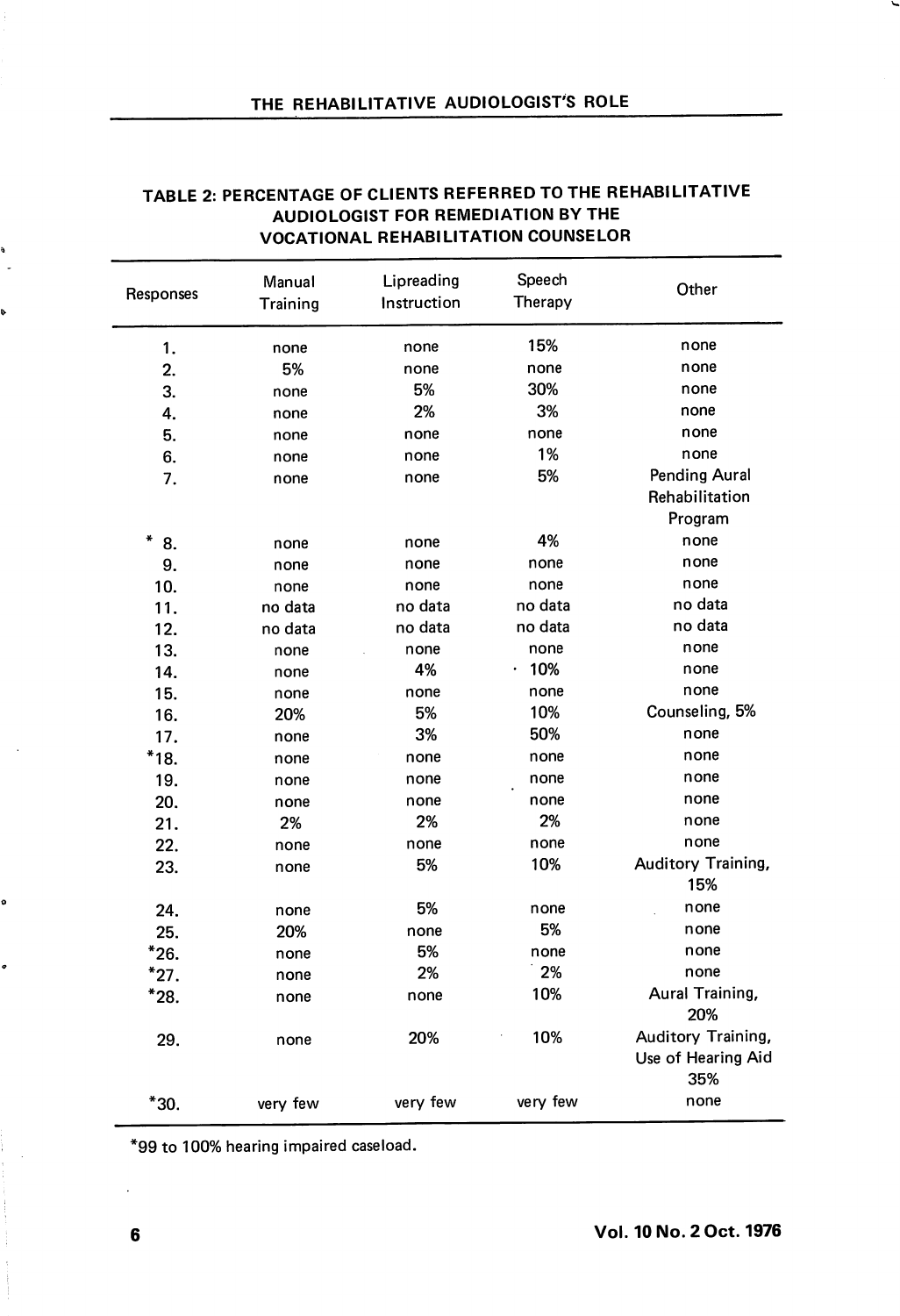For example, other professionals are providing some of the services for which the rehabilitative audiologist is specifically trained. The general opinion is that the audiologist is involved only with diagnostic services, speech therapists work on lipreading and speech, and manual communication training is done by teachers of the deaf, other deaf persons, and interpreters. While these individuals do perform such duties, the rehabilitative audiologist incorporates all of these within the scope of his services. Since the vocational rehabilitation counselor comes directly in contact with a population of hearing impaired individuals, it is his responsibility to learn what services are offered and to make optimal use of these referral sources. He will find that one of his most valuable resources is the rehabilitative audiologist. It would appear that the audiology profession generally has failed to make its services known to vocational rehabilitation agencies. Knowledge of professional services is of mutual significance to the rehabilitative audiologist and the vocational rehabilitation counselor; each professional should be receptive to the need for actively providing and receiving information about the functions of the other.

# DISCUSSION AND CONCLUSION

The results of the questionnaire on the hearing impaired population returned by thirty vocational rehabilitation counselors across the United States were helpful in fulfilling the objective of this paper. It was found that the relationship between the rehabilitative audiologist and the vocational rehabilitation counselor is often inadequate or absent. Few of the respondents referred clients to the rehabilitative audiologist, and many did not know what services this person offers. The rehabilitative audiologist is able to provide such services as hearing aid evaluations, auditory training, speech and language therapy, lipreading instruction, and counseling. These services are precisely those needed by many of the hearing impaired clients of the vocational rehabilitation counselor.

Although the relationship between the rehabilitative audiologist and the vocational rehabilitation counselor is often inadequate, there is an available solution. If the two groups are willing to make the effort, the services performed by both professionals may be learned through inservice training, media materials, and direct observation of activities. Once awareness has been attained, increased communication and cooperation may then develop between the rehabilitative audiologist and the vocational rehabilitation counselor that will ultimately benefit their hearing impaired clients.

#### SUMMARY

Questionnaires were sent to fifty-one vocational rehabilitation counselors in order to assess the working relationship between the rehabilitative audio logist and the vocational rehabilitation counselor. It was found that the thirty